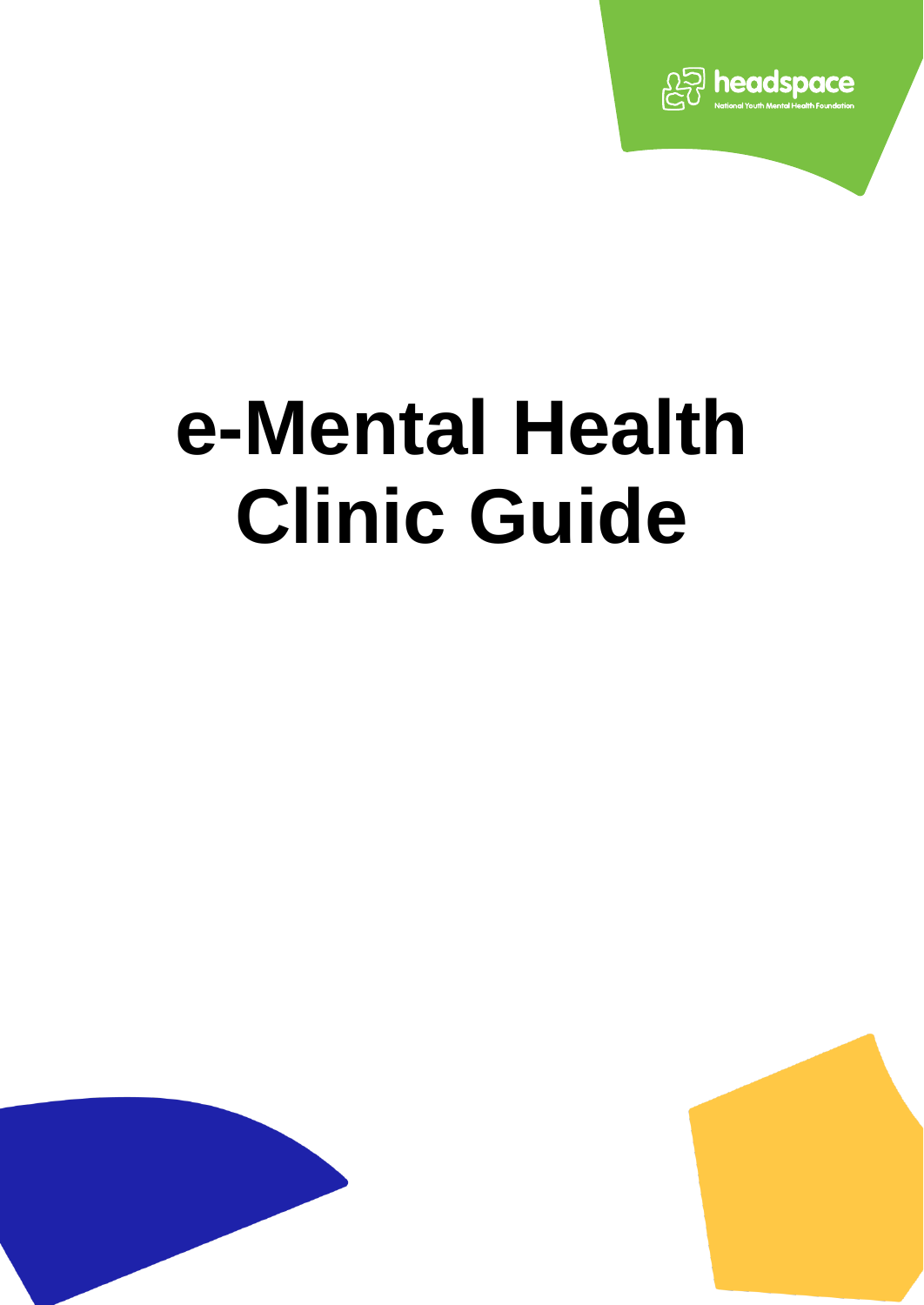There is no perfect manual for managing our mental health. Different people manage their mental health in different ways. If you are ever struggling with your mental health, getting professional support is a good starting point, but knowing 'where to start' can often be quite daunting.

e-Mental Health Apps (e-MH Apps) can be a great place to start to understand what you are going through and find the tools or strategies to manage your mental health. Finding a way to start managing your mental health can be very empowering, help you to understand yourself better, and improve your day to day wellbeing.

## **What are e-Mental Health Apps?**

'e-MH apps' broadly refers to digital tools and apps that can be used for mental health care. There are different apps and resources that you can use to help you understand what you're going through, to start working towards improving your overall mental health, find coping mechanisms, track your feelings, and to find the words to express your feelings. Using e-MH apps are a really great way to look after your mental health independently or while you are waiting for support from a professional.

## **What e-Mental Health apps are available?**

e-MH apps range from meditation to structured therapy courses, making music and writing about how you are feeling - there really are so many options!

No two people are the same, and everyone finds different things helpful. We have researched a wide range of e-MH Apps to including something for everyone.

Here are some of our top picks:

**This Way Up;** a digital platform offering a mixture of internet-delivered Cognitive Behavioural Therapy (iCBT) courses for the treatment of mental health issues. This Way Up courses are typically 6 lessons long, to be completed over the course of 6-12 weeks.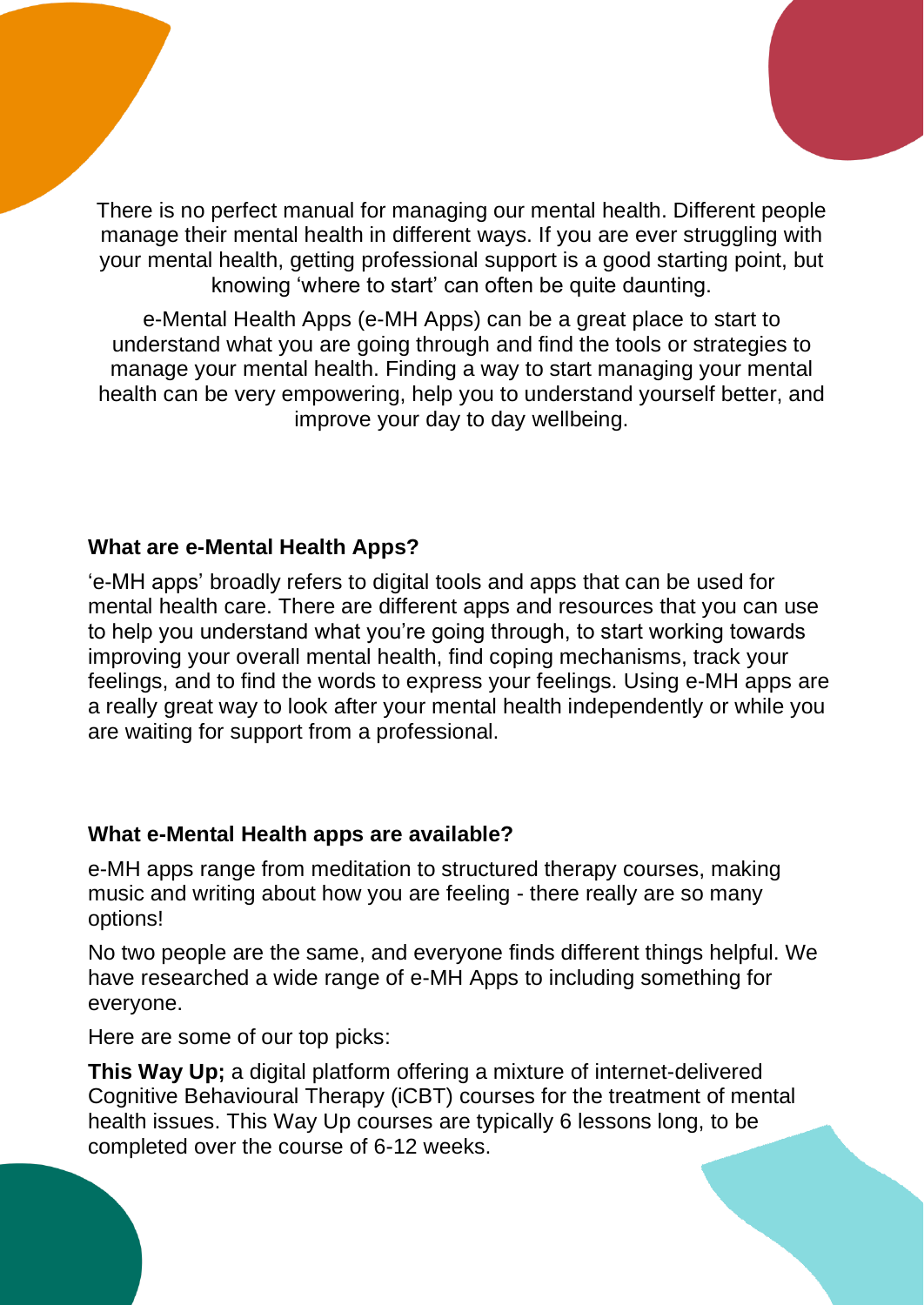**Biteback;** Biteback Mental fitness challenge runs over the course of 6 weeks, and contains short content; focused around mindfulness activities, educational content, and strategies used by psychologists and sports psychologists that can help young people build resilience, wellbeing and ultimately – their mental fitness.

**Mycompass;** myCompass is a free online self-help program for young adults with mild to moderate depression, anxiety, and stress. It is also helpful for people who simply want to build good mental health. Its core features include fourteen different interactive learning activities and a lifestyle tracking feature to help users better understand themselves and learn strategies to improve their mental health.

### **How does headspace use these digital tools:**

To bring all of these e-MH Apps together in one place, we have set up an e-MH clinic at our headspace Penrith site, with everything you need to get started with e-MH apps. After you speak with our intake team, we can start to understand what your goals are, and how we can support you here at headspace. We can then organise a consultation for you at our e-clinic to speak with an e-clinician. At the e-clinic, an e-clinician will be here to talk you through using e-MH Apps, depending on what you want to do and the help that you need. You can use the e-clinic to get faster access to mental health support or can be utilised while you are waiting for one to one therapy or in combination with one to one therapy.

#### **How you will benefit:**

- Care for yourself
- Understand your mental health better
- Try new strategies
- Access from anywhere
- Find ways to identify and talk about feelings
- Track feelings
- Something to do in preparation for one to one support